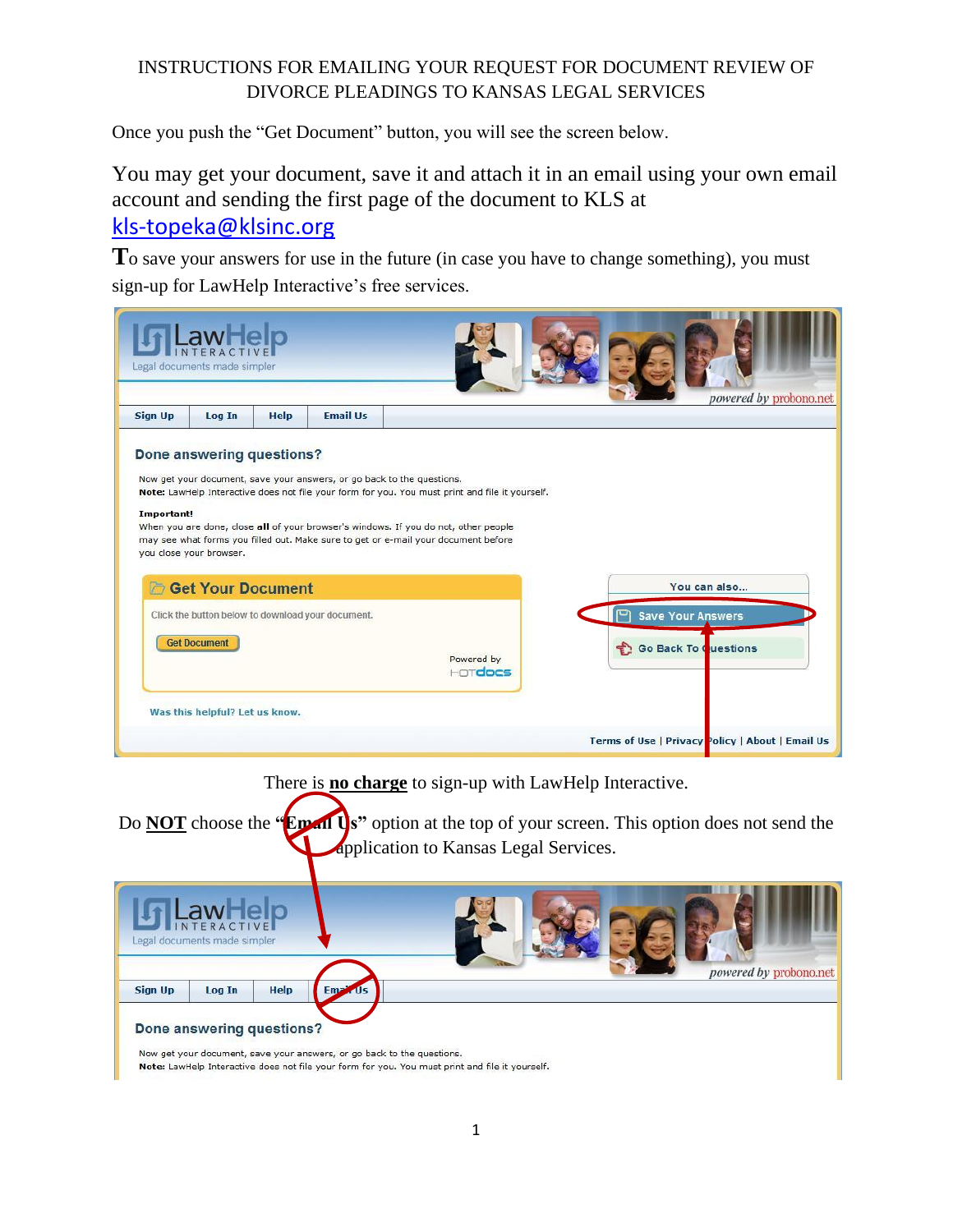Sign up to LawHelp Interactive's free services using your personal information.

Create a Username and Password and store the log-on information in a safe place so that you may log-in later to access your application.

| Legal documents made simpler                                                                         |                                                                                                             |
|------------------------------------------------------------------------------------------------------|-------------------------------------------------------------------------------------------------------------|
| Sign Up<br>Help<br>Log In<br>Em<br>all Us                                                            | powered by probono.net                                                                                      |
| Sign Up with LawHelp Interactive<br>*required<br>Step 1: Account Tyne                                | <b>Step 3: Personal Information</b>                                                                         |
| Pick Account Type*<br>Self-Helper - I am filling out a form for myself.<br>Which type should I pick? | Full Name*<br>Email Address*                                                                                |
| Step 2: Create a Use name and Password<br>Username*                                                  | State*<br>-- Select a State --<br>$\checkmark$                                                              |
| Password*                                                                                            | Step 4: Accept Terms of Use                                                                                 |
| Confirm Password*                                                                                    | □ I agree to LawHelp Interactive's general Terms of Use and the<br>specific terms of use for Self-Helpers.* |
| Help with passwords                                                                                  | Cancel<br><b>Sign Up</b>                                                                                    |
|                                                                                                      | Terms of Use   Privacy Policy   About   Email Us                                                            |
| Your "Account Type" is Self-Helper                                                                   |                                                                                                             |

Remember to accept LawHelp Interactive's **Terms of Use** and click **"Sign Up"**

Now you are registered with LawHelp Interactive and can your save your answers for future use.

| JLawHelp<br>Legal documents made simpler                                                          | powered by probono.net                           |
|---------------------------------------------------------------------------------------------------|--------------------------------------------------|
| Help<br>Sign Up<br>Log In<br><b>Em</b><br><b>Welcome!</b><br>You are registered as a Self-Helper. | <b>In Us</b>                                     |
| Continue                                                                                          | Terms of Use   Privacy Policy   About   Email Us |

Click **"Continue"** to see the options to email your paperwork to us.